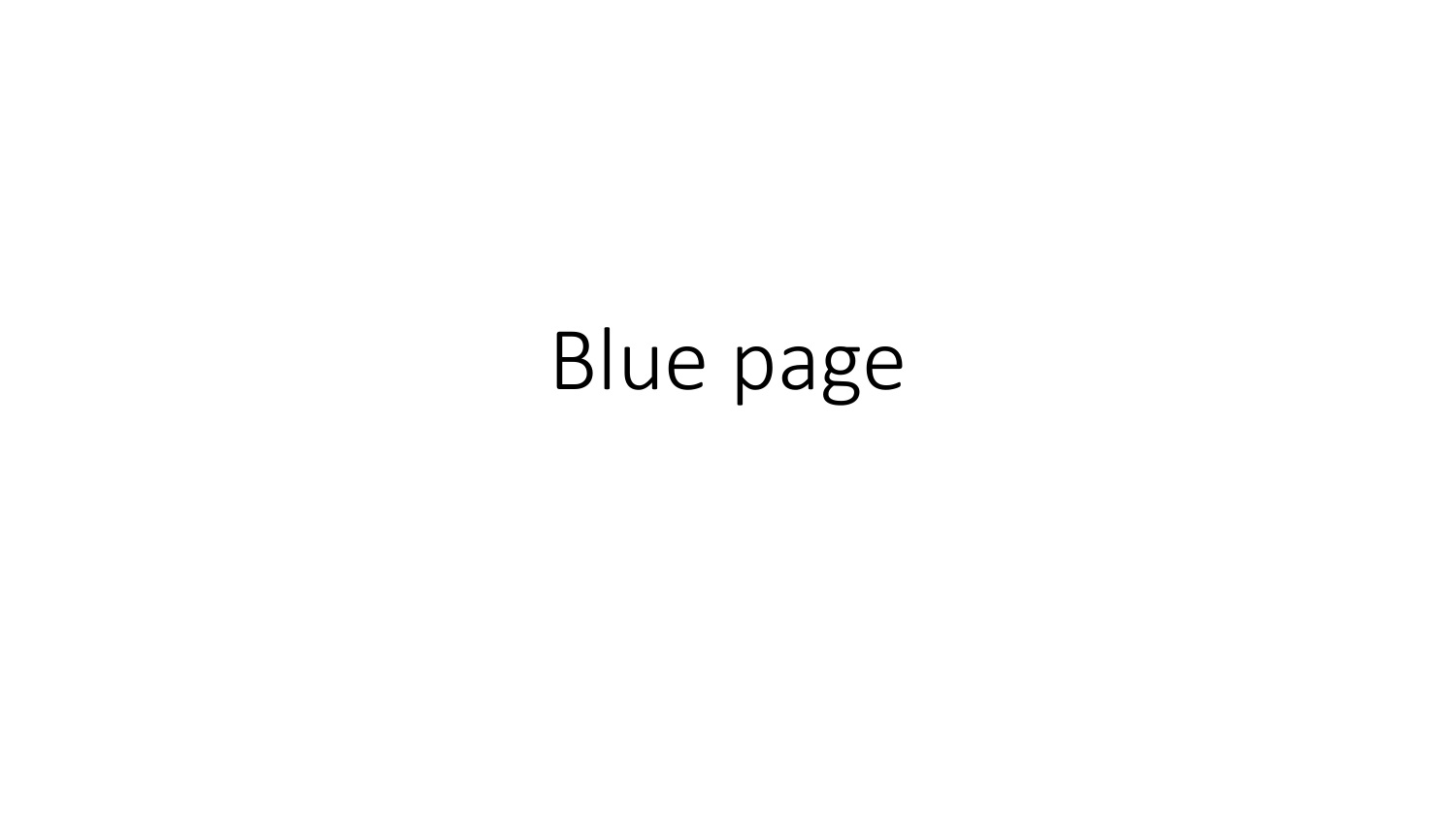### General:

- •People are saying they would like to have a chance to have input on the review and development of job descriptions for staff.
- •Thank you for the communication as an unnamed priority.
- •Thank you for all the work that was done.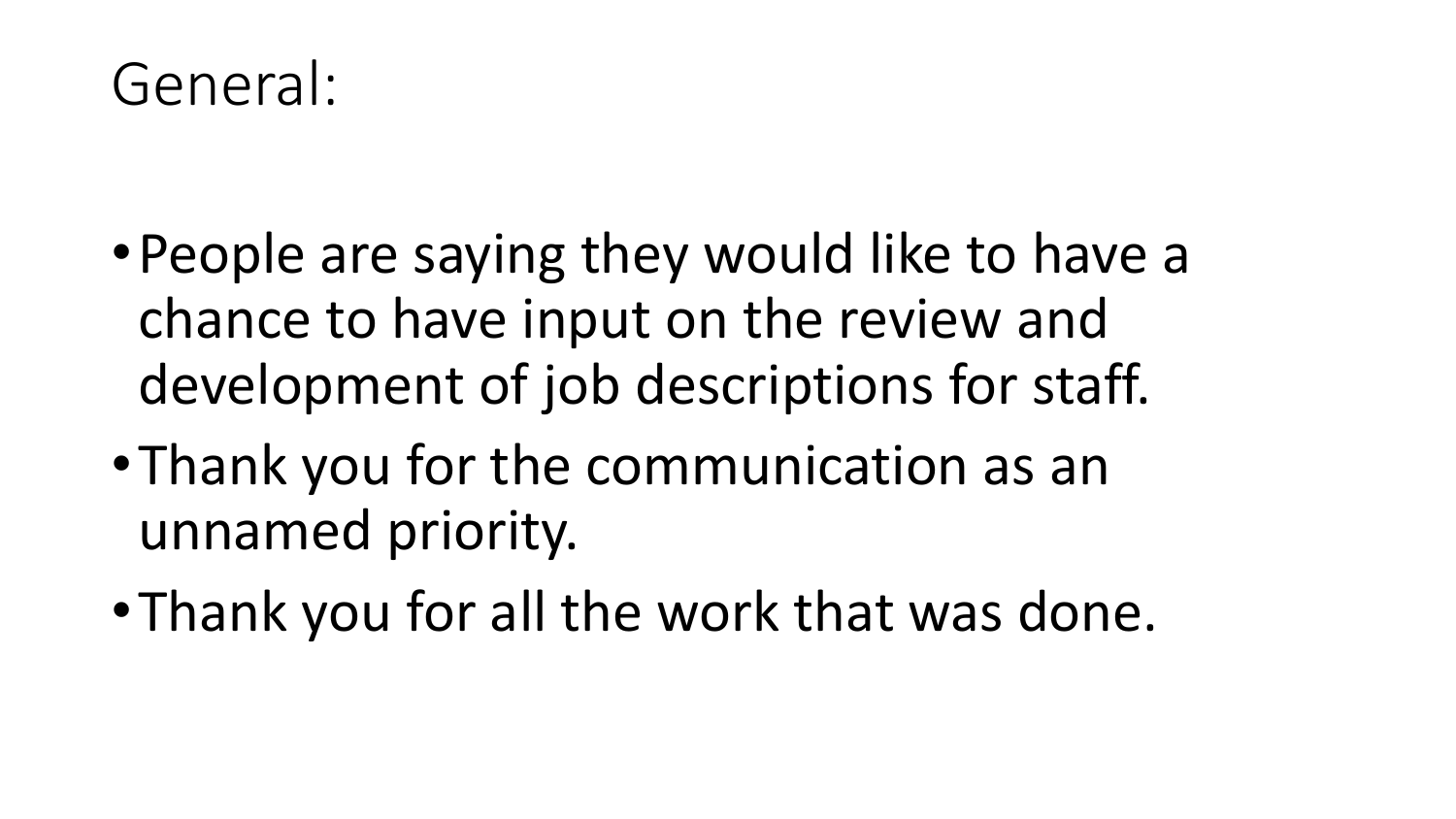## Financial Appeals

- Put the regional body in the title and remove the word annual.
- Call it "non-budget requests" or "proposals with budget implications".
- Define the process for bringing the requests to a meeting of the regional council.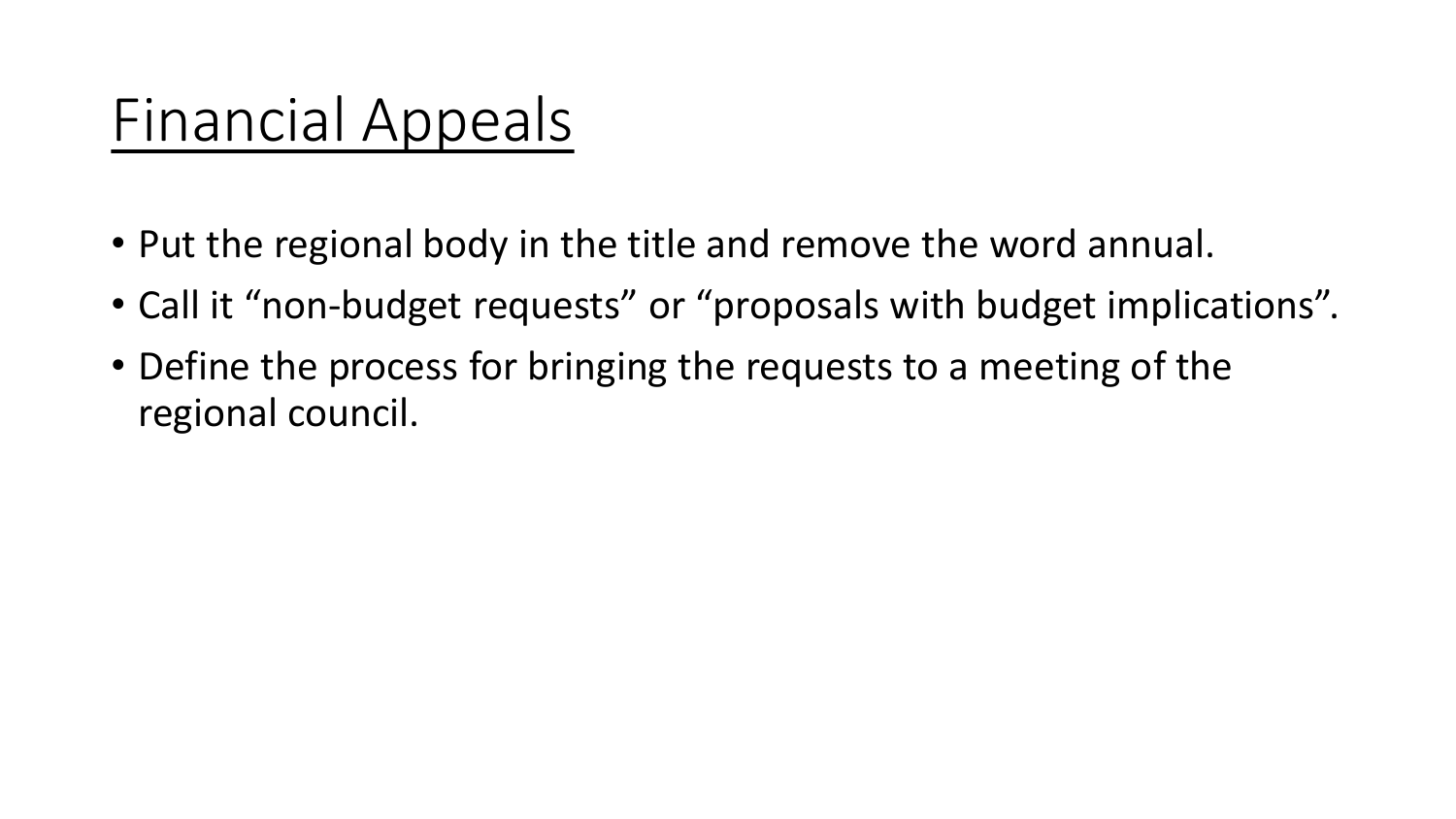### Financial Appeals

- **Policy on Proposals with Budgetary Implications at a Meeting the East central Ontario Regional Council.**
- **Refer to the Ministry through Property Team to ensure the process is clearly described.**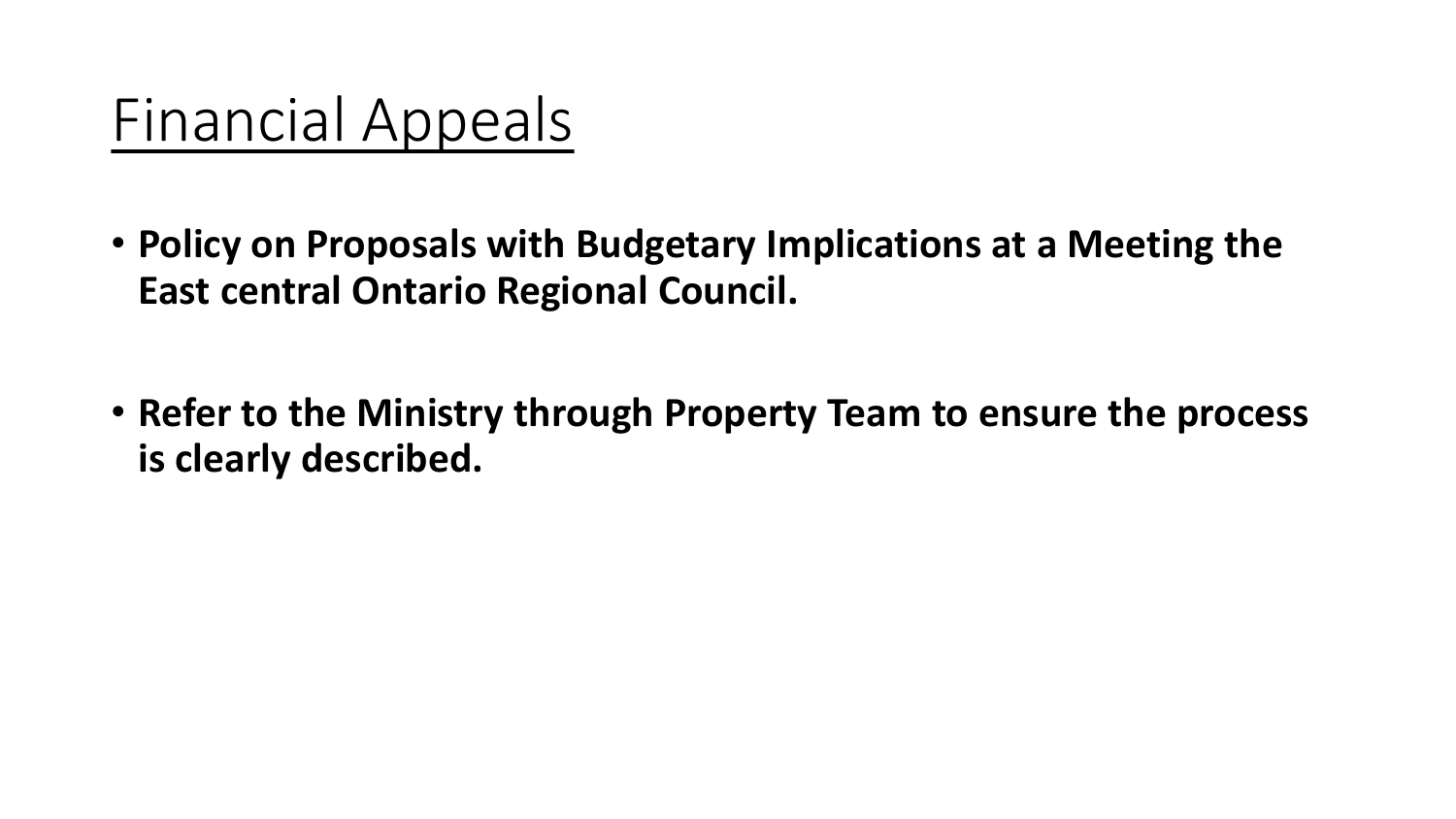### Marriage Practice and Voluntary Associate Minister (VAM) Policy

- How are military/hospital chaplains now "retained on the roll" for the purpose of this policy.
- How to include Designated Lay Minister's in this policy.
- Questions about implications for the United Church of Canada Act.
- Rework the policy in general and ensure compliance with *The Manual*.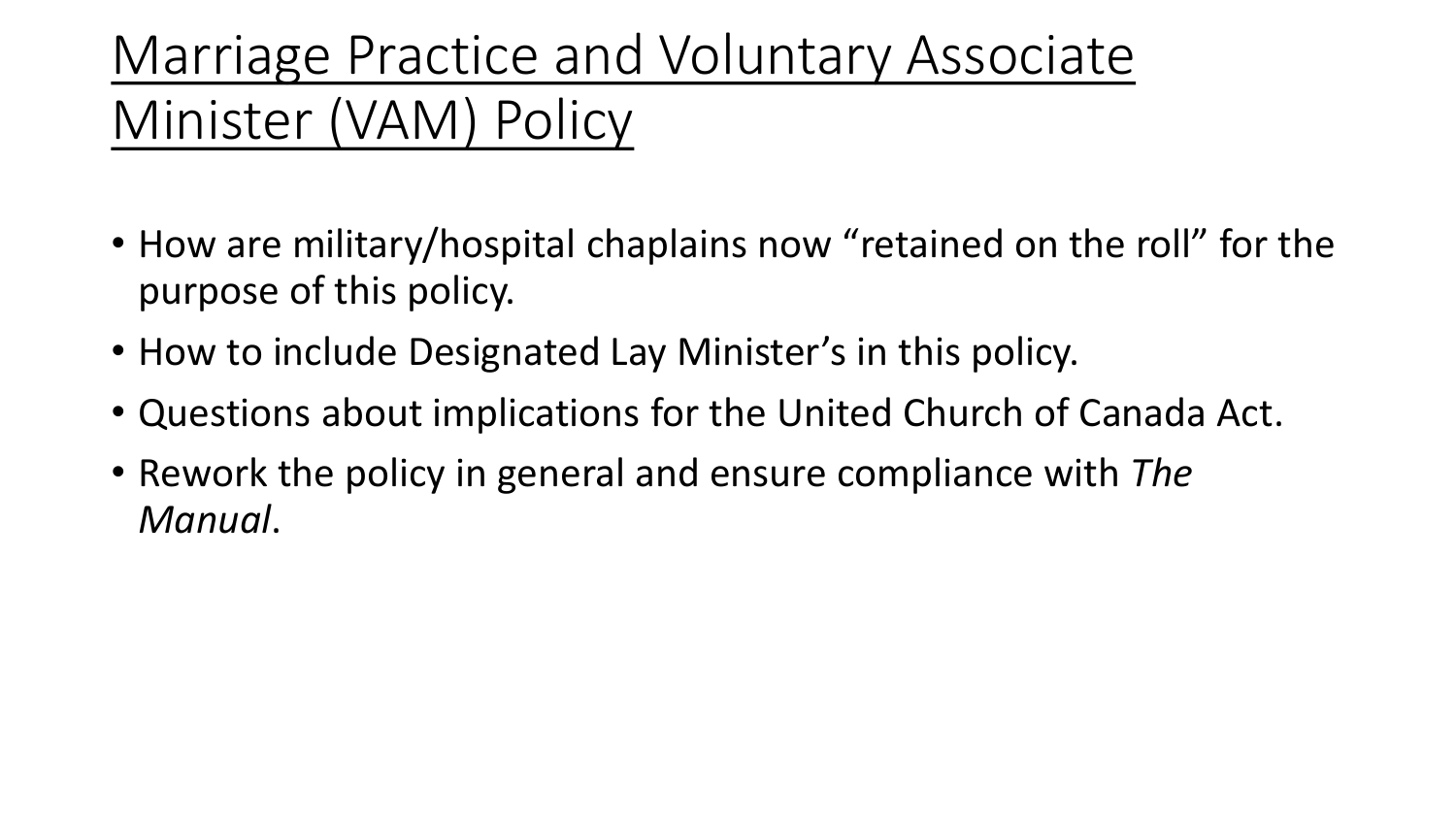Marriage Practice and Voluntary Associate Minister (VAM) Policy

- Being attached to a community of faith was not conventionally required – "the attached to a community of faith" is about the interface with civil law.
- How to have a marriage licence when not in a supply position.
- Is VAM the only way for a retired minister to have a marriage licence.
- Further education required.
- A glossary of terms required.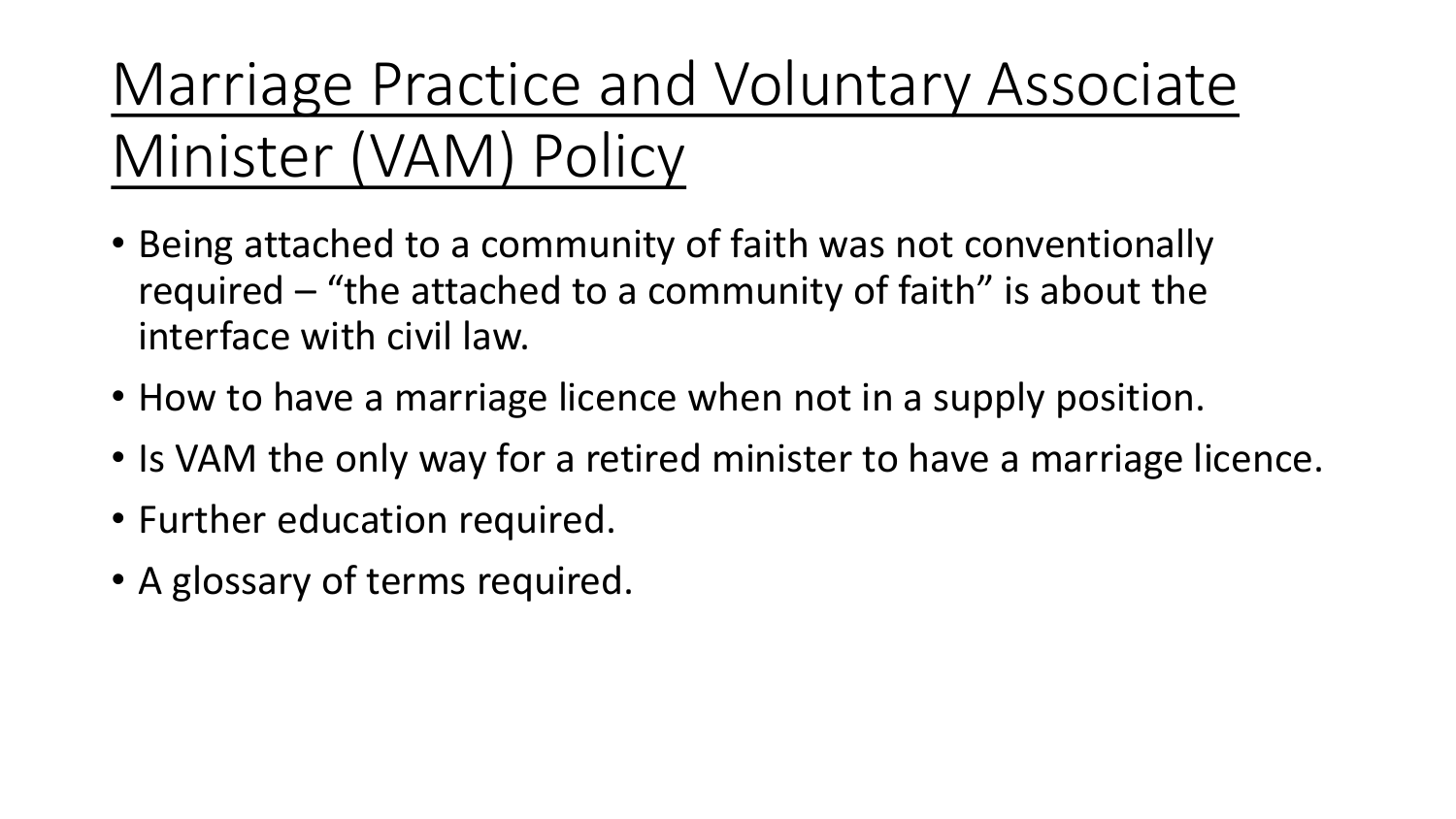Marriage Practice and Voluntary Associate Minister (VAM) Policy

• **Refer the policy to the Assembly of Elders for further work.**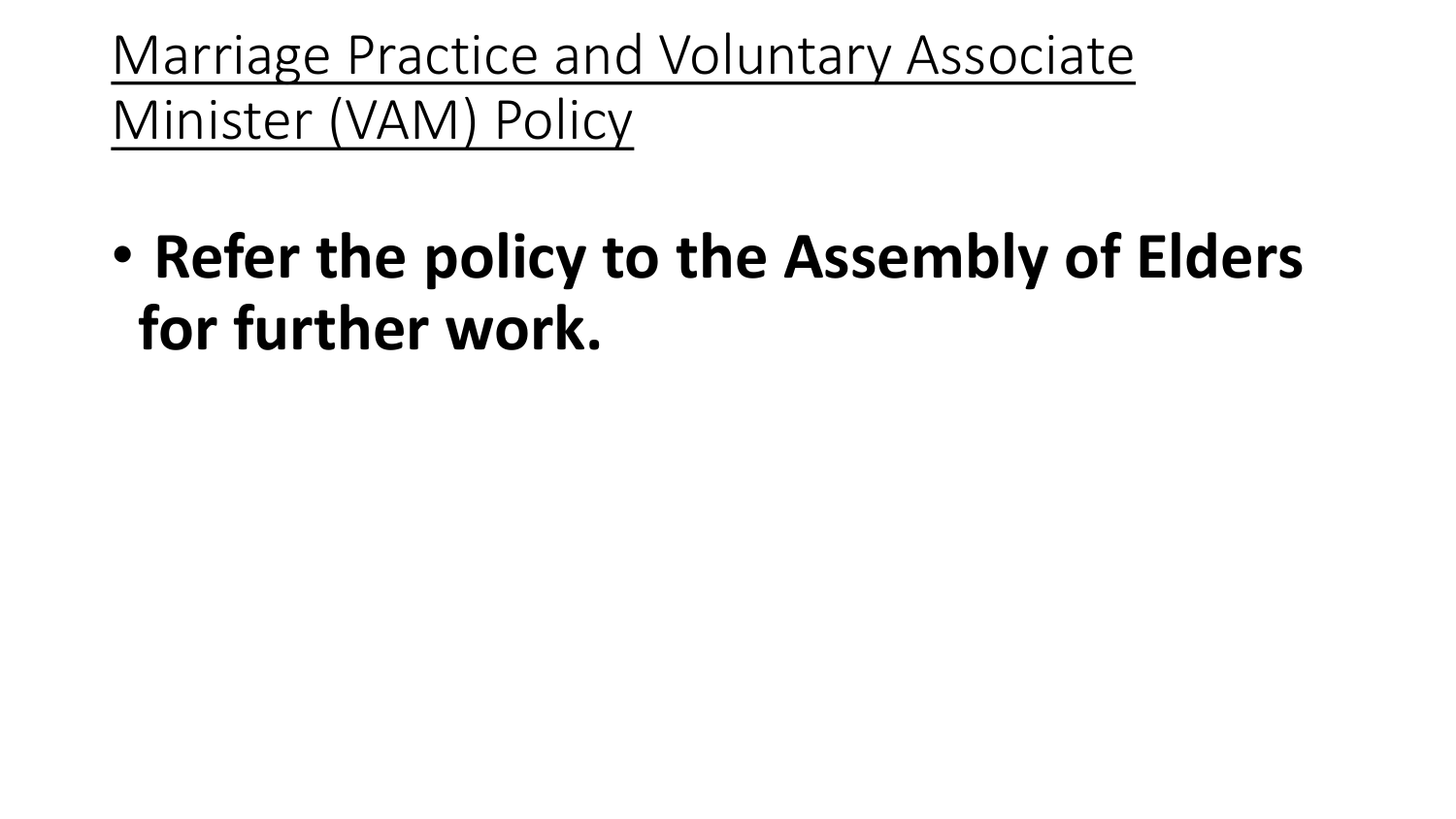# Community of Faith Supervisors

- Should not have to take an honorarium.
- No equity as all communities of faith are not supervised.
- \$30/hour is too unaffordable for many communities of faith; this is compounded with student placements.
- Travel should be at "the current General Council rate".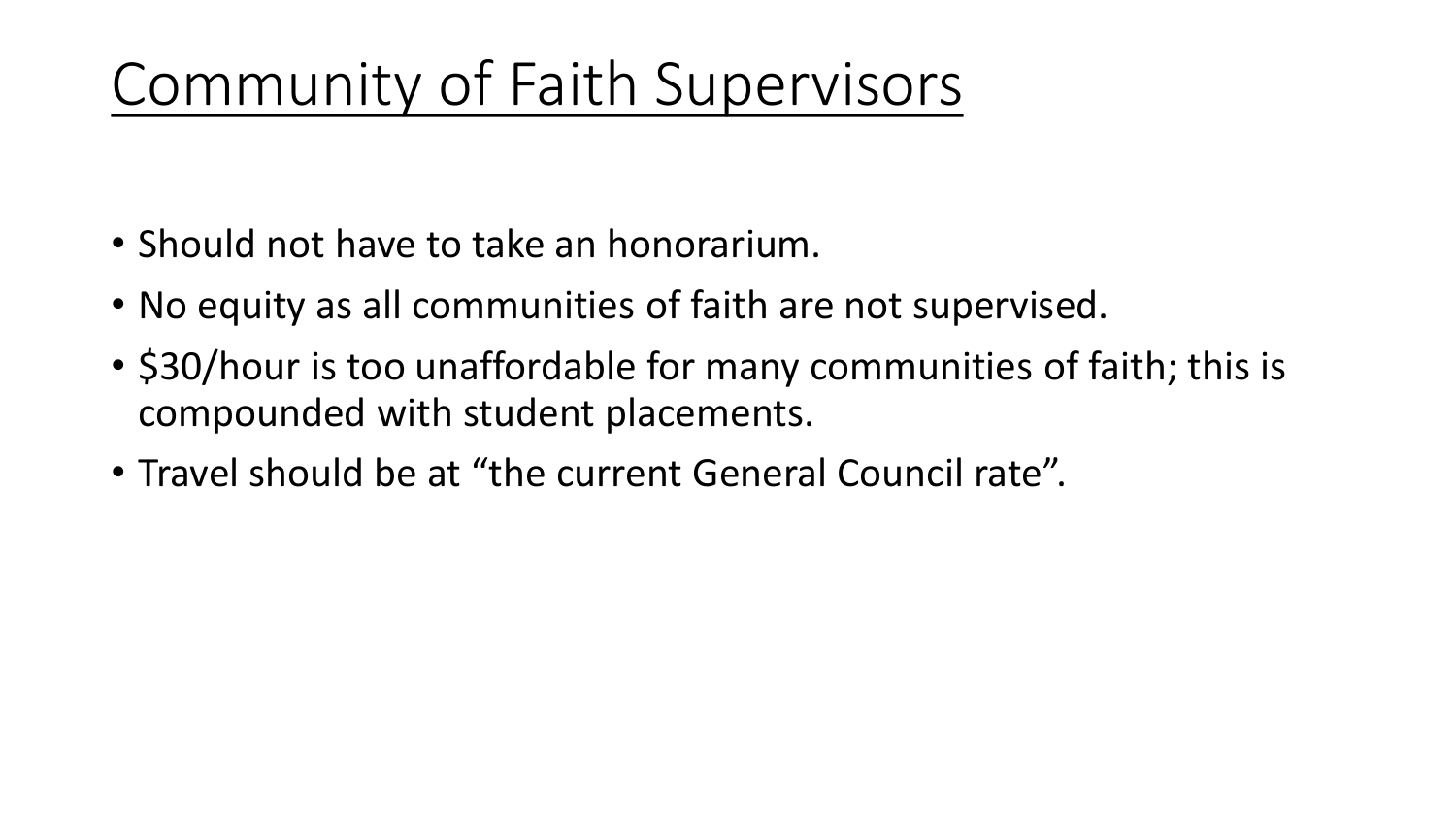# Community of Faith Supervisors

- Could require too much work of the supervisor.
- Objection to paying volunteers;
- Division: are supervisors are volunteers doing extra work or are they people doing a job for the church within their allotted commitments.
- Why should the pastoral charge pay the cost? Who receives the benefit of supervision?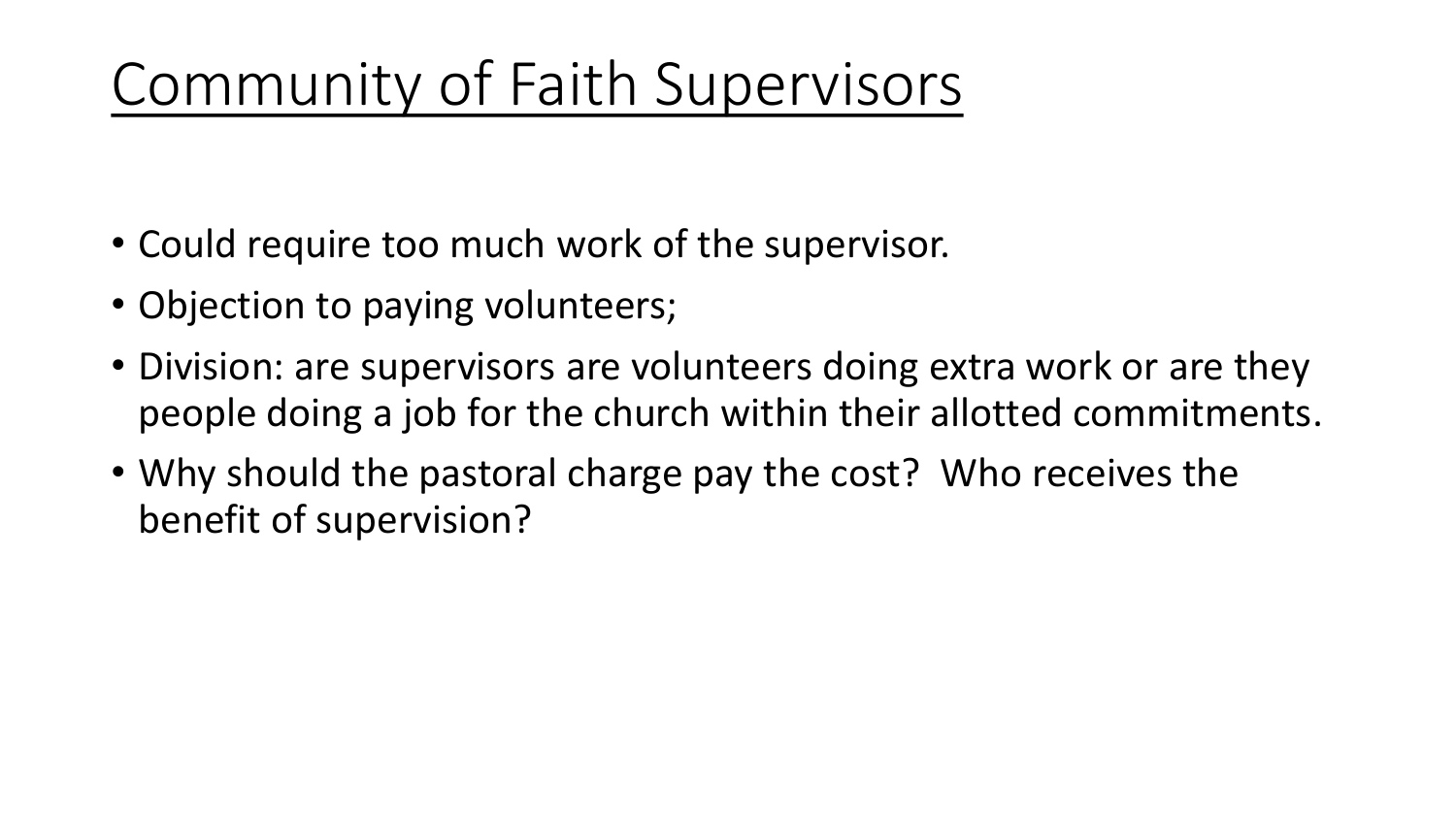Community of Faith Supervisors

•**Adopt the policy sections "Appointment" and "Responsibilities" and refer the section "Compensation" to the Assembly of Elders for further work.**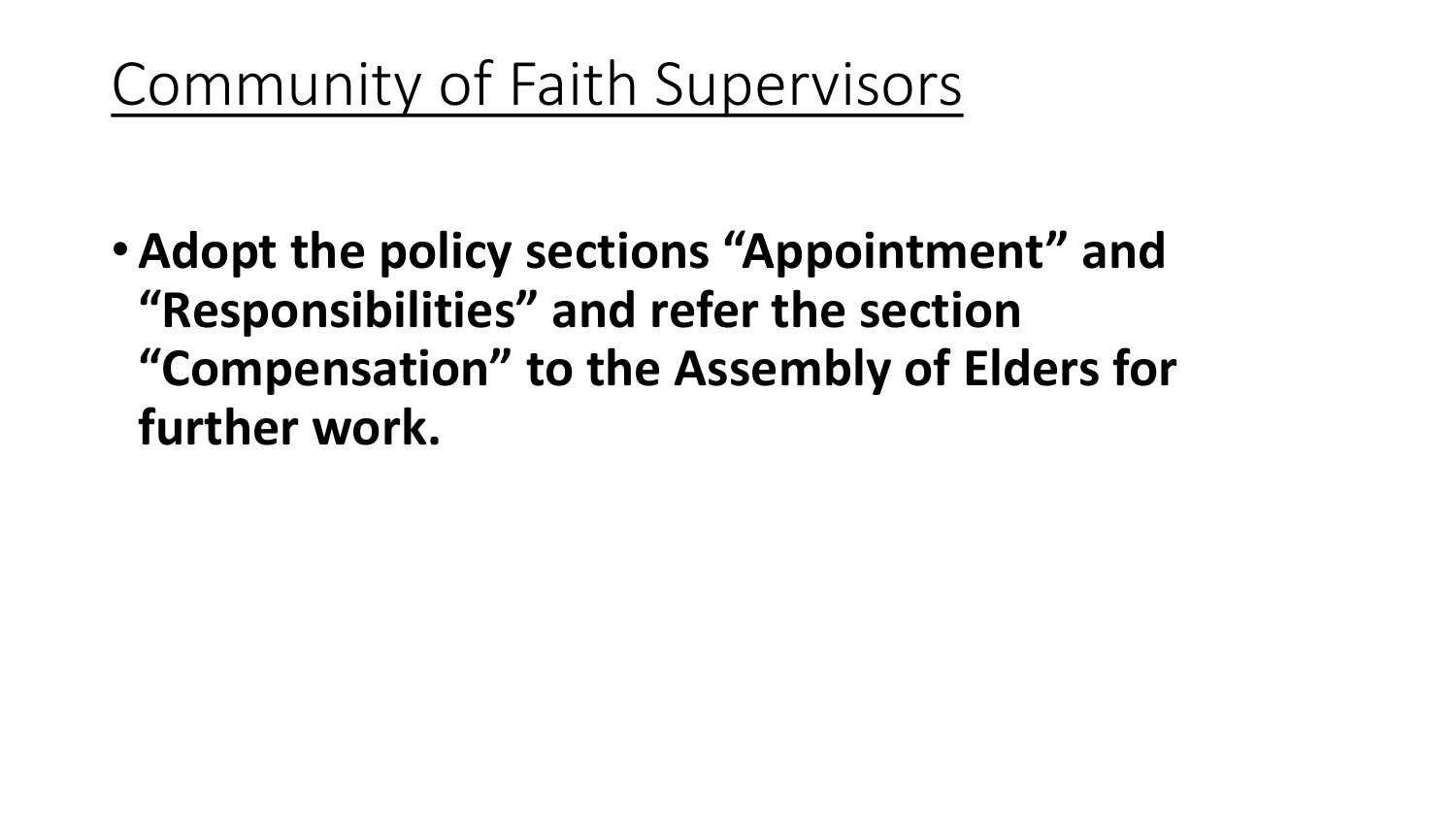- Beyond level playing field.
- •Overlap with Affirming
- •Does everything need to be reviewed each time any kind of meeting by the "central" equity monitor or Equity group.

**Adopt the policy**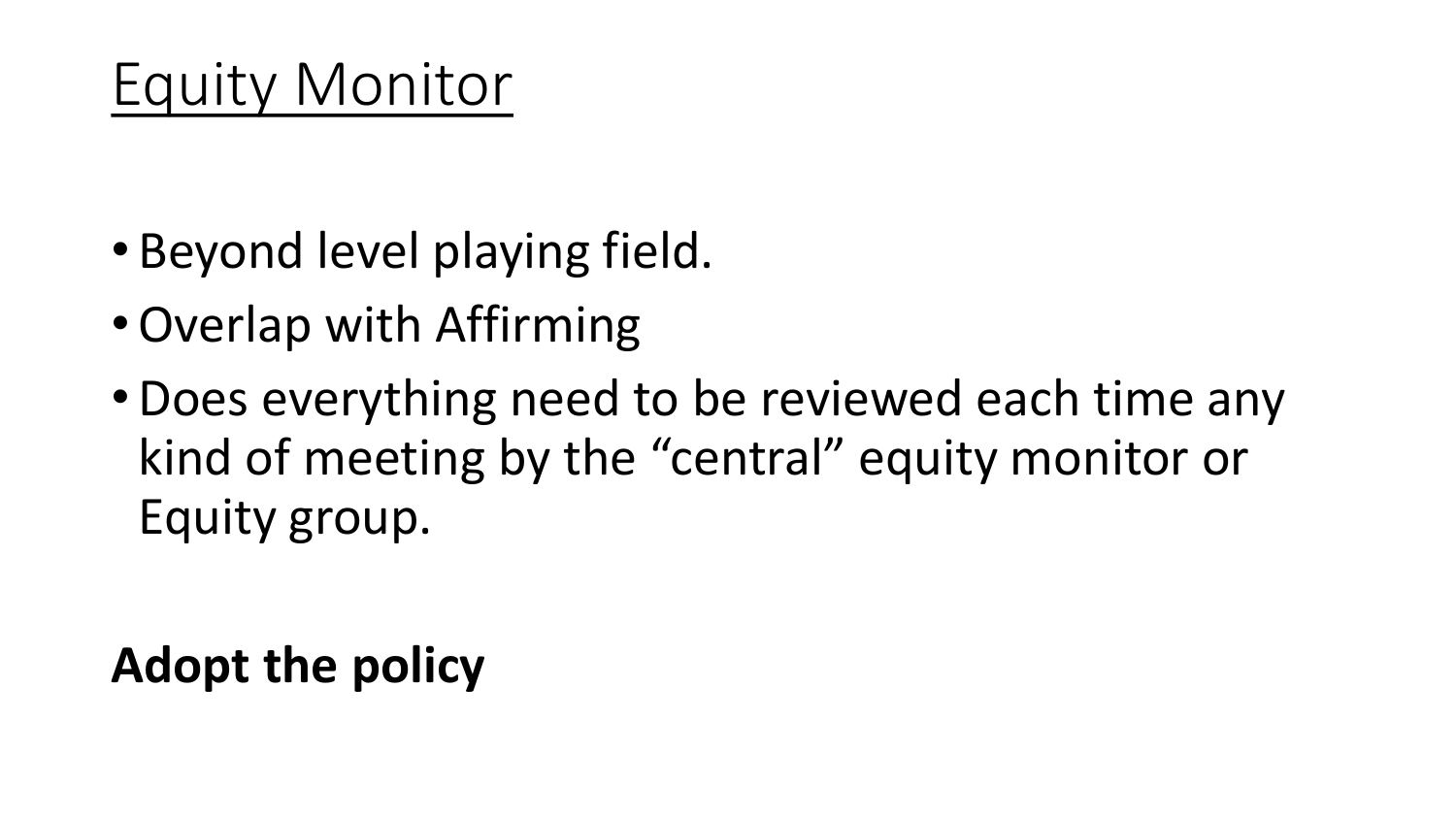## Pastoral Relations Liaison Officer

- Travel should be at "the current General Council rate".
- Remove Officer from the title, or drop "liaison" or…
- Region should pay the cost of Liaison Officers work.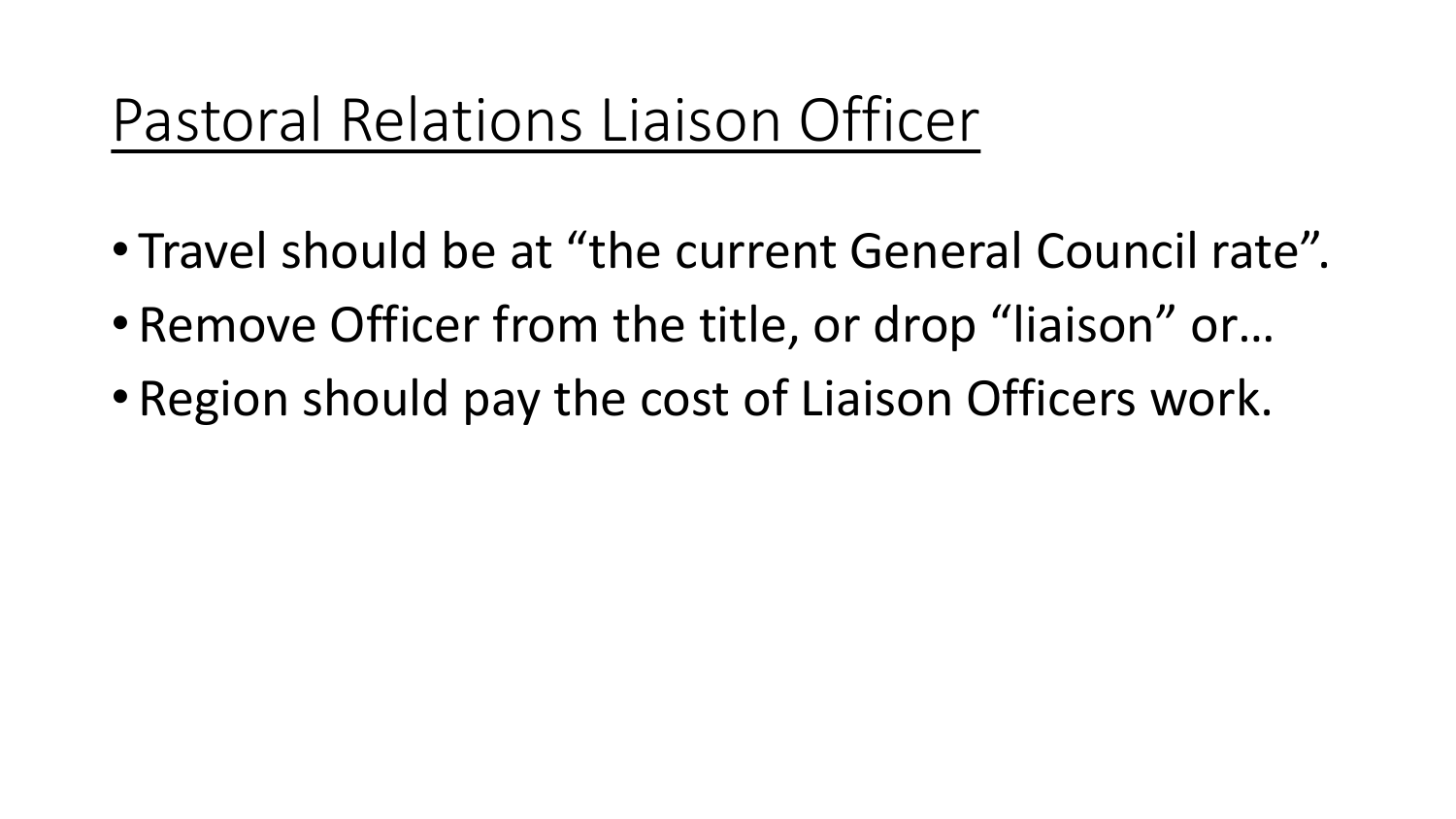## Pastoral Relations Liaison Officer

• **Adopt the policy and seek clarification on the ability to change the title of Pastoral Relations Liaison Officer.**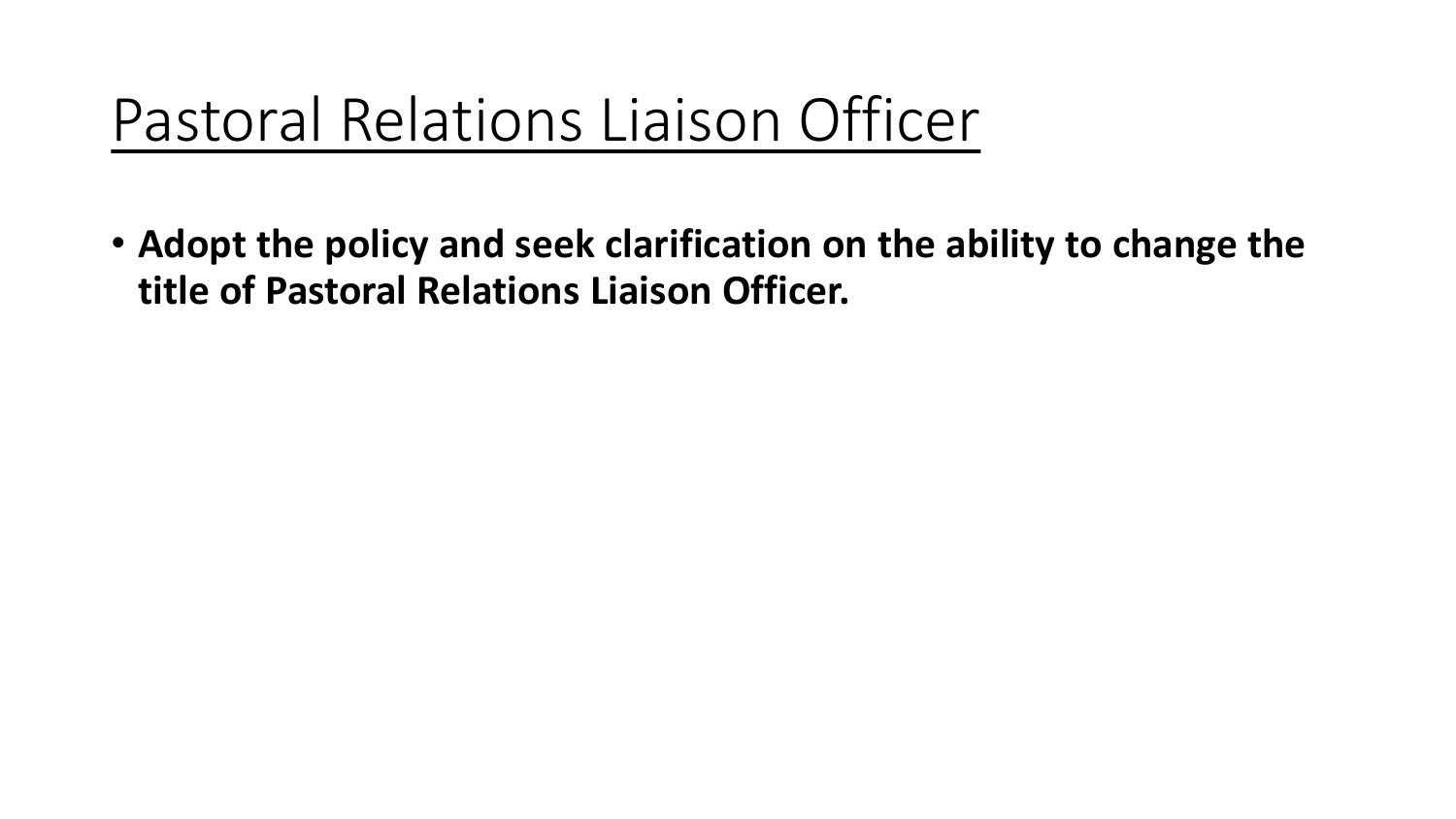# Filling Positions Internally

- Concern that this could result in the exclusion of some people from knowing about the opportunity to offer their gifts.
- **Adopt the policy and ensure appointment opportunities are advertised.**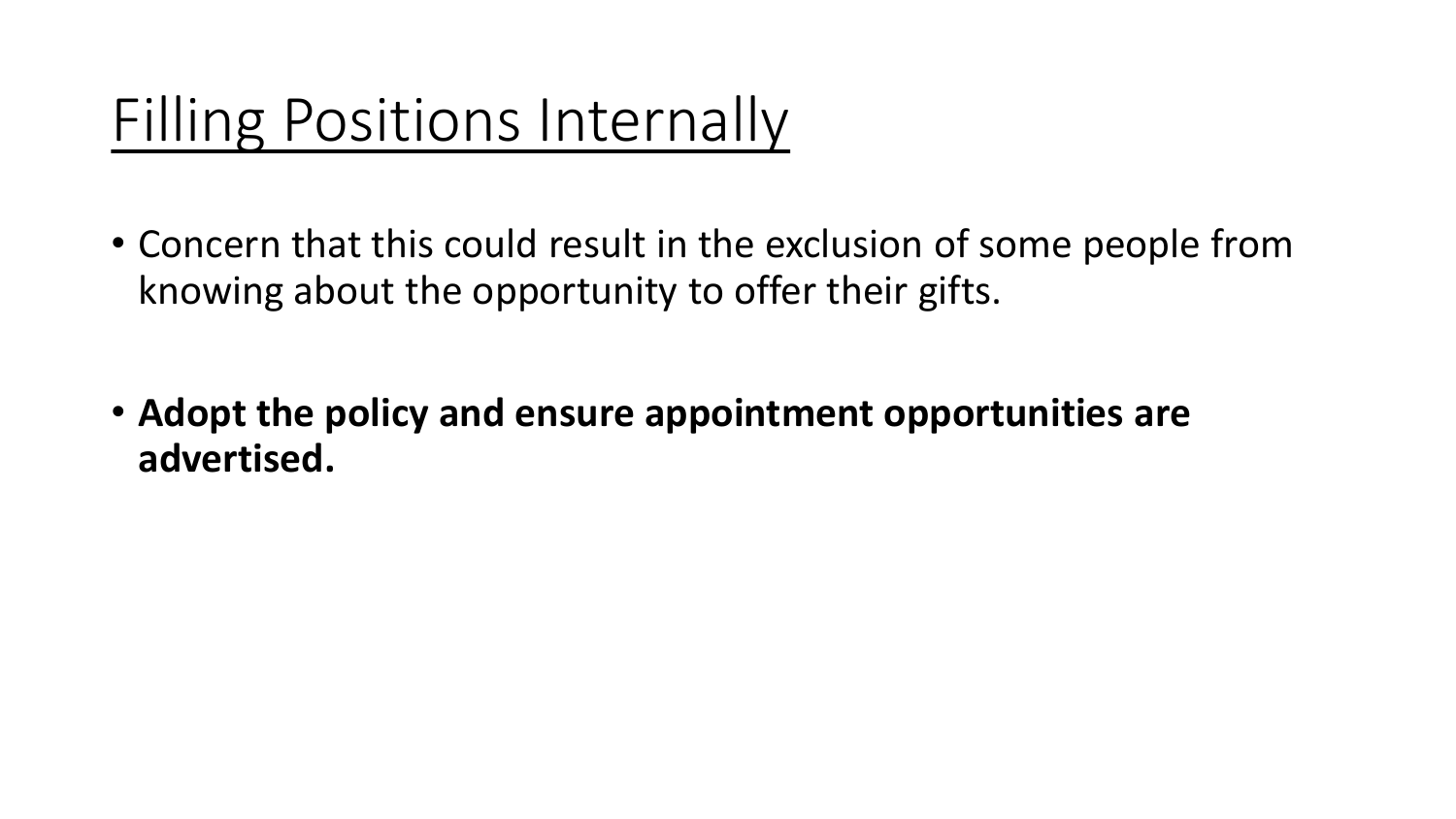### Property and Finance

- What about Ecumenical Shared Ministry
- Need to learn more about TUCC.
- Need further understanding on manse fund policy.
- What about selling for moving to a new building?
- Examine relationship with existing extension councils.
- More details needed or looking at particular situations/cases.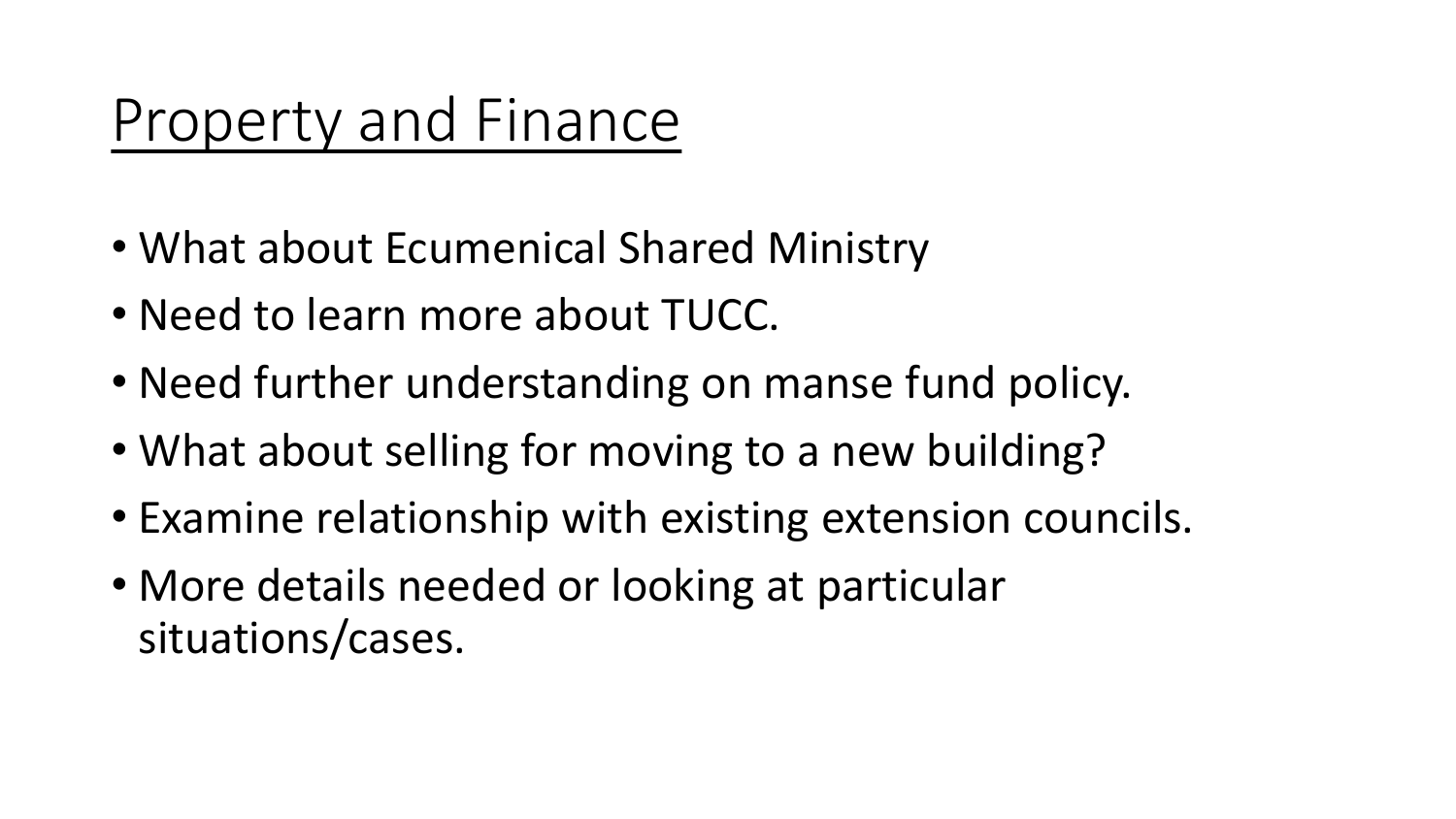### Property and Finance

• **Adopt the policy. Invite TUCC to share information widely. Review the policy for May 2020 in concert with additional policy development.**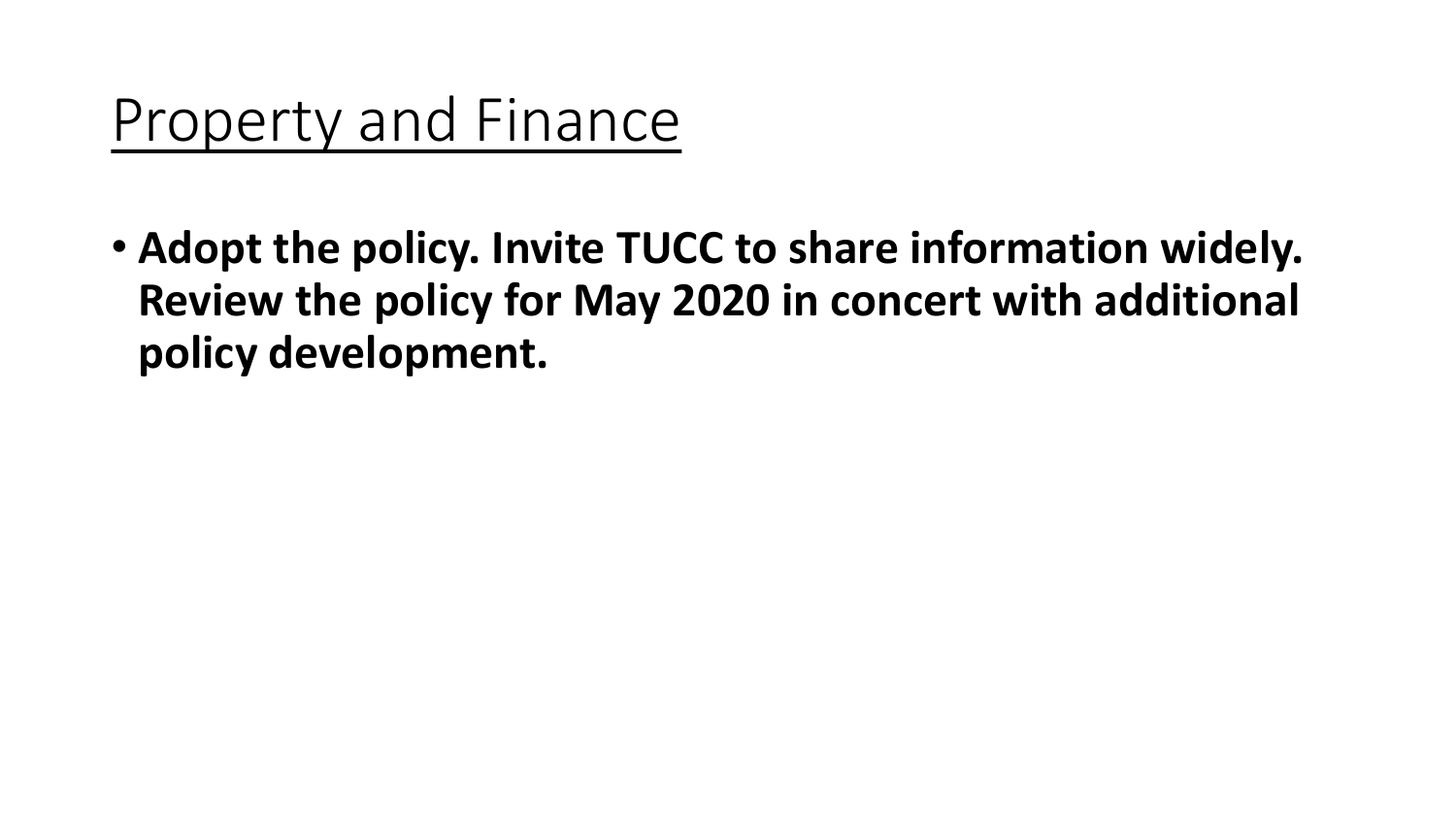Travel Compensation for clusters, networks, staffled trainings and meetings of the East Central Ontario Regional Council

• Adopt the policy, with ongoing review for particular situations.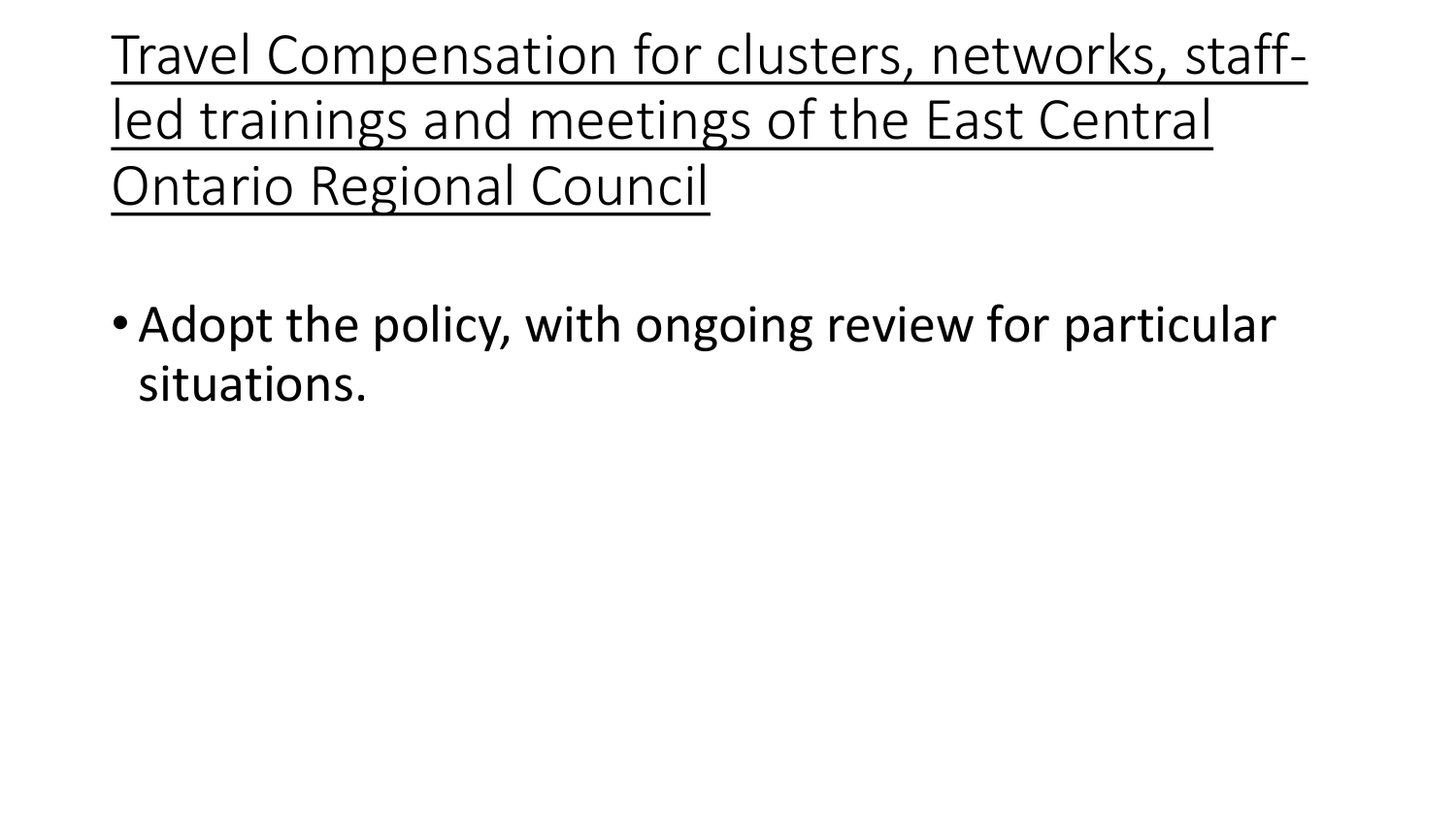#### Living Mission Statement

Yes

- What are we called to?
- too inward focus more emphasis on advocacy and mission with local global and national partners
- define the Mission of the church
- lots more Jesus and evangelism
- what is the theological rational

#### Assembly of Elders

Yes - 75%

- the issue is around the name / appropriation / language
- suggestion of word Stewards or Executive
- is this an appropriate number
- difficulty with the term Speaker
- has there been consultations with other regions re experience and best practices
- no reference to Youth

Covenant Support Team

Yes

- concerns re the theological understanding of the group
- return to previous term Pastoral Relations committee
- confusion about the name

Nominations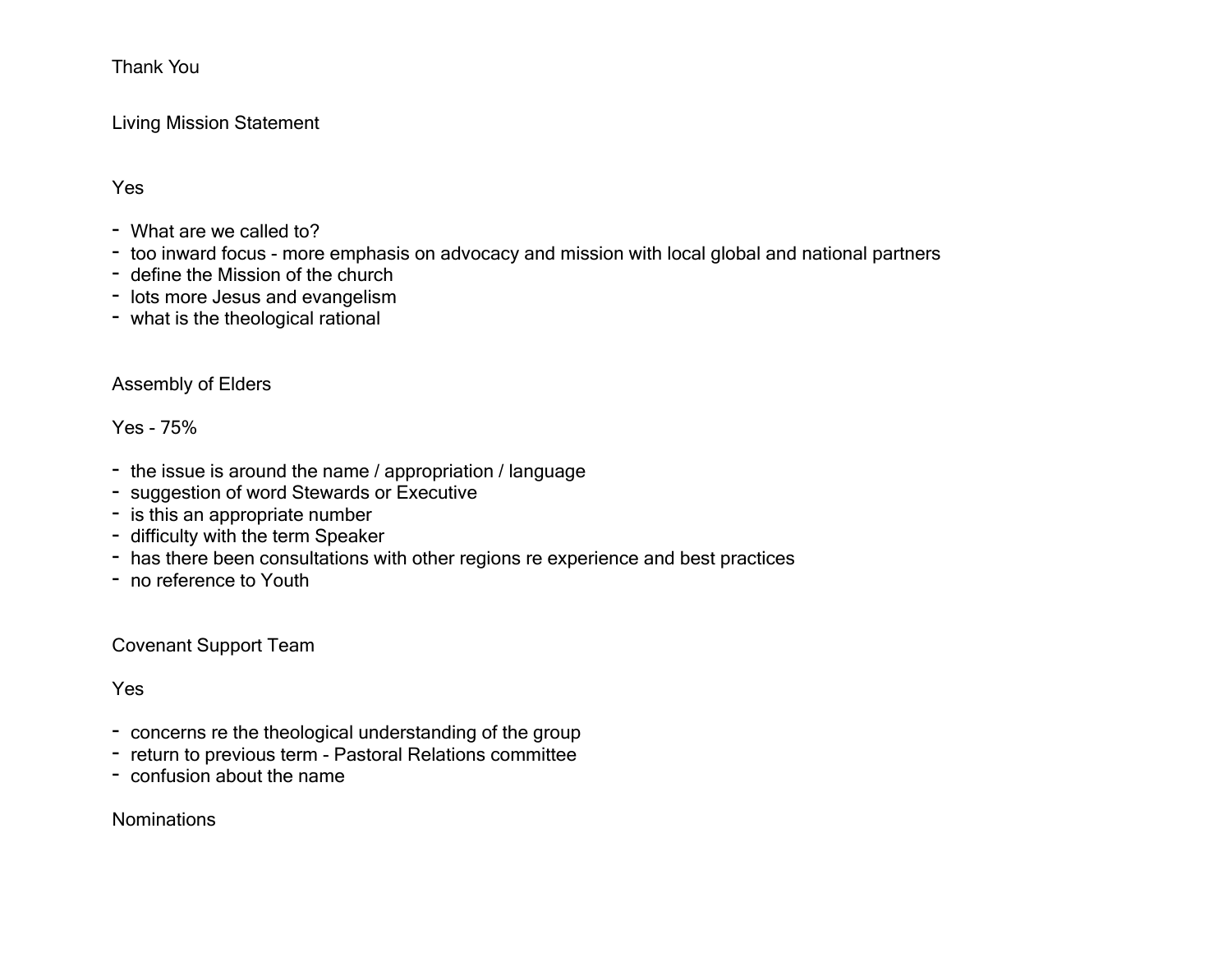Yes

- include reference to "theology of call" include Wanda's comments
- concern re lack of submissions
- concern re process why not nominations from the floor
- remove restriction of adding "one" member groups may need more Liaison Forum

Yes

- need to balance lay and ordered
- should this be a policy? \*and not a structure

#### LLWL Forum

Yes

- Duties 3 change to responsibility of Covenant Support Team and Pastoral Relations Minister / Office of Vocation Minister
- how do monitor participation

#### Retirees Forum

Yes

- what is the criteria for membership
- what number of retiree's should be mandated membership
- good work, please do more to support retiree's and family
- can this include Lay retirees ie church employees

Formation, Nurture and Justice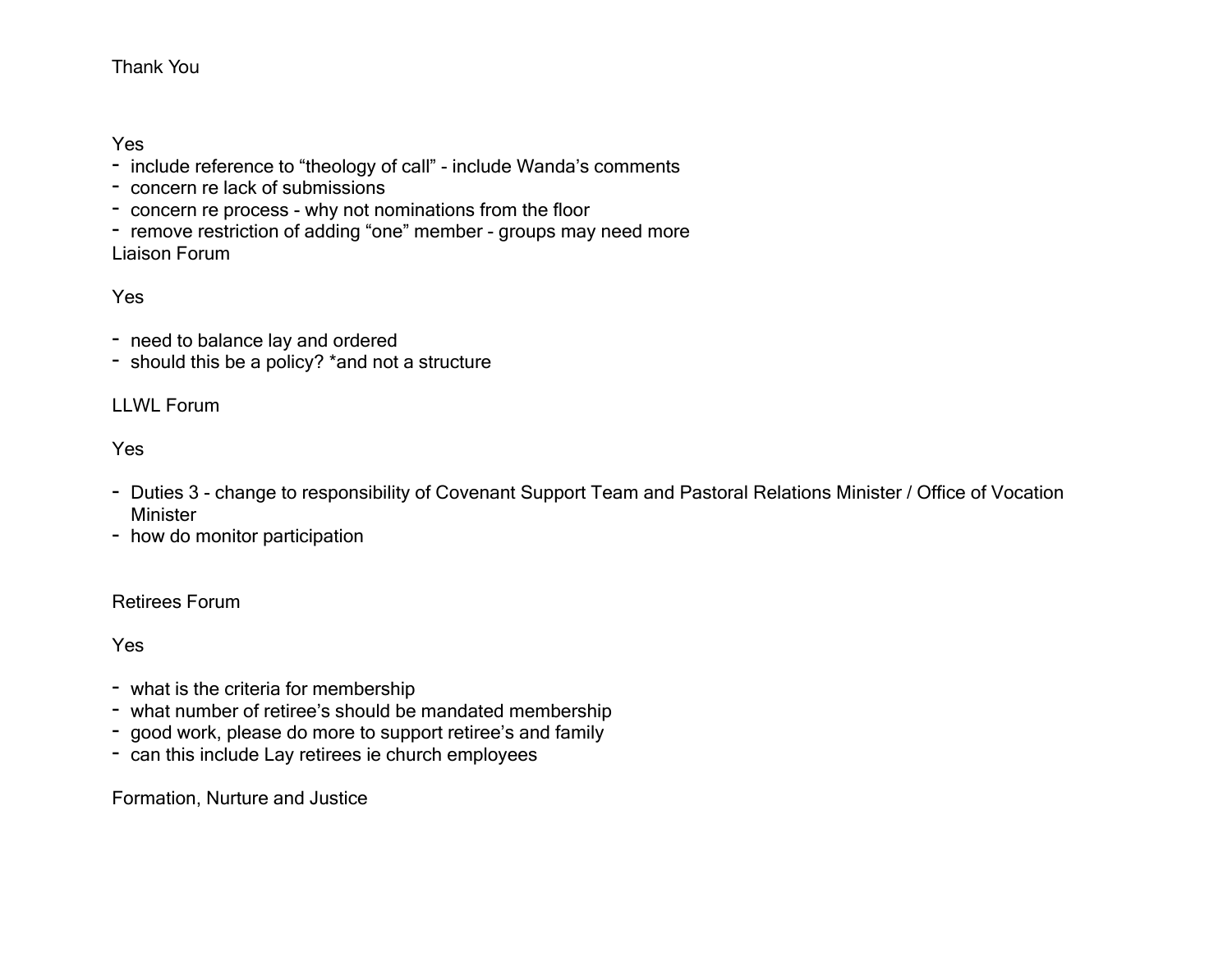Yes

- capitalize Right Relations
- further work on mission priorities

#### **Equity Team**

#### **Yes**

- definition of "equity" is unclear
- ensure that mechanism for communication are available to all people
- awareness of limitations ie internet access
- include geographic and intergenerational equity
- include understanding of urban / rural equity issues

#### **Affirming Forum**

**Yes** 

#### **Ministry Through Property Team**

**Yes** 

- expand / clarify process for distribution of funds from sale of property
- clarify specifically the process for use of manse funds
- perhaps change name to Finance and Property and separate out Stewardship